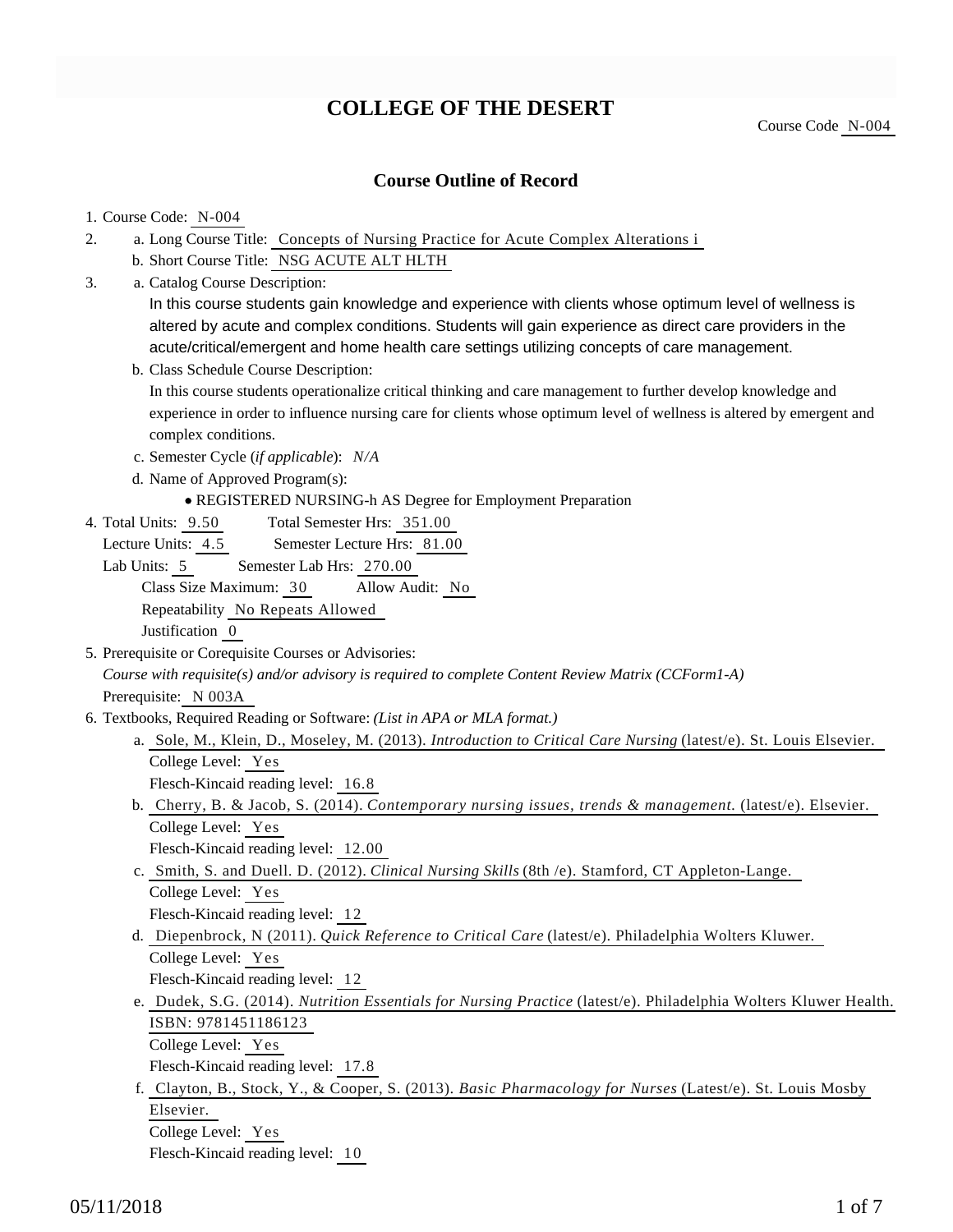| g. Wilson, B., Shannon, M., Shields, K. (2016). Pearson Nurse's Drug Guide (latest/e). Pearson.                           |
|---------------------------------------------------------------------------------------------------------------------------|
| College Level: Yes                                                                                                        |
| Flesch-Kincaid reading level: 26                                                                                          |
| h. Osborn, K., Wraa, C., Watson, A., Holleran, R. (2014). Medical Surgical Nursing Preparation for Practice               |
| (latest/e). Pearson. ISBN: 9780132706698                                                                                  |
| College Level: Yes                                                                                                        |
| Flesch-Kincaid reading level: 10.6                                                                                        |
| i. Mullholand, J. (2015). The Nurse, The Math, The Meds Drug Calculations Using Dimensional Analysis                      |
| (latest/e). Elsevier.                                                                                                     |
| College Level: Yes                                                                                                        |
| Flesch-Kincaid reading level: 11                                                                                          |
| j. Pagana, K., Pagana, T (2014). Mosby's Manual of Diagnostic & Laboratory Tests (latest/e). Elsevier. ISBN:              |
| 9780323089494                                                                                                             |
| College Level: Yes                                                                                                        |
| Flesch-Kincaid reading level: 16.7                                                                                        |
| 7. Entrance Skills: Before entering the course students must be able:                                                     |
| a. Strategize and implement communication modalities with clients while demonstrating therapeutic use of self.            |
| (COMMUNICATION)                                                                                                           |
| • N 003A - Strategize and implement communication modalities with clients while demonstrating therapeutic use of          |
| self. [COMMUNICATION]                                                                                                     |
| b. Apply critical thinking in the provision and management of competent care for clients in specialized populations       |
| with changes in health status. (NURSING ROLE)                                                                             |
| • N 003A - Apply critical thinking in the provision and management of competent care for clients in specialized           |
| population. [NURSING ROLE]                                                                                                |
| c. Relate expanding knowledge of pharmacotherapy in administering medications to specialized client                       |
| populations. (PHARMACOLOGY)                                                                                               |
| • N 003A - Relate expanding knowledge of pharmacotherapy in administering medications to specialized populations.         |
| [PHARMACOLOGY]                                                                                                            |
| d. Specify and integrate nutritional interventions for special client populations. (NUTRITION)                            |
| • N 003A - Specify and integrate nutritional interventions for special client populations. [NUTRITION]                    |
| e. Incorporate sensitivity to cultural variations when implementing care for specialized client populations.              |
| (CULTURAL AWARENESS)                                                                                                      |
| • N 003A - Incorporate sensitivity to cultural variations when implementing care for specialized client populations.      |
| [CULTURAL AWARENESS]                                                                                                      |
| f. Strategize nursing interventions in the management of safety principles for special client populations. (SAFETY)       |
| • N 003A - Strategize nursing interventions in the management of safety principles for special client populations.        |
| [SAFETY]                                                                                                                  |
| g. Correlate expanding knowledge of community resources with nursing intervention for clients from special                |
| populations. (COMMUNITY AWARENESS)                                                                                        |
| • N 003A - Correlate expanding knowledge of community resources with nursing interventions for clients from special       |
| populations. [COMMUNITY AWARENESS]                                                                                        |
| h. Integrate a comprehensive health teaching plan in caring for special client populations. (HEALTH TEACHING)             |
| • N 003A - Integrate a comprehensive health teaching plan in caring for special client populations. [HEALTH               |
| <b>TEACHING</b> ]                                                                                                         |
| i. Integrate principles of growth and development in providing care for special client populations. (LIFE SPAN)           |
| • N 003A - Integrate principles of growth and development in providing care for special client population. LIFE SPAN      |
| j. Integrate theoretical knowledge in the performance of newly learned skills in providing care to special client         |
| populations. (PSYCHOMOTOR SKILLS)                                                                                         |
| • N 003A - Integrate theoretical knowledge in the performance of newly learned skills in providing care to special client |

populations. [PSYCHOMOTOR SKILLS]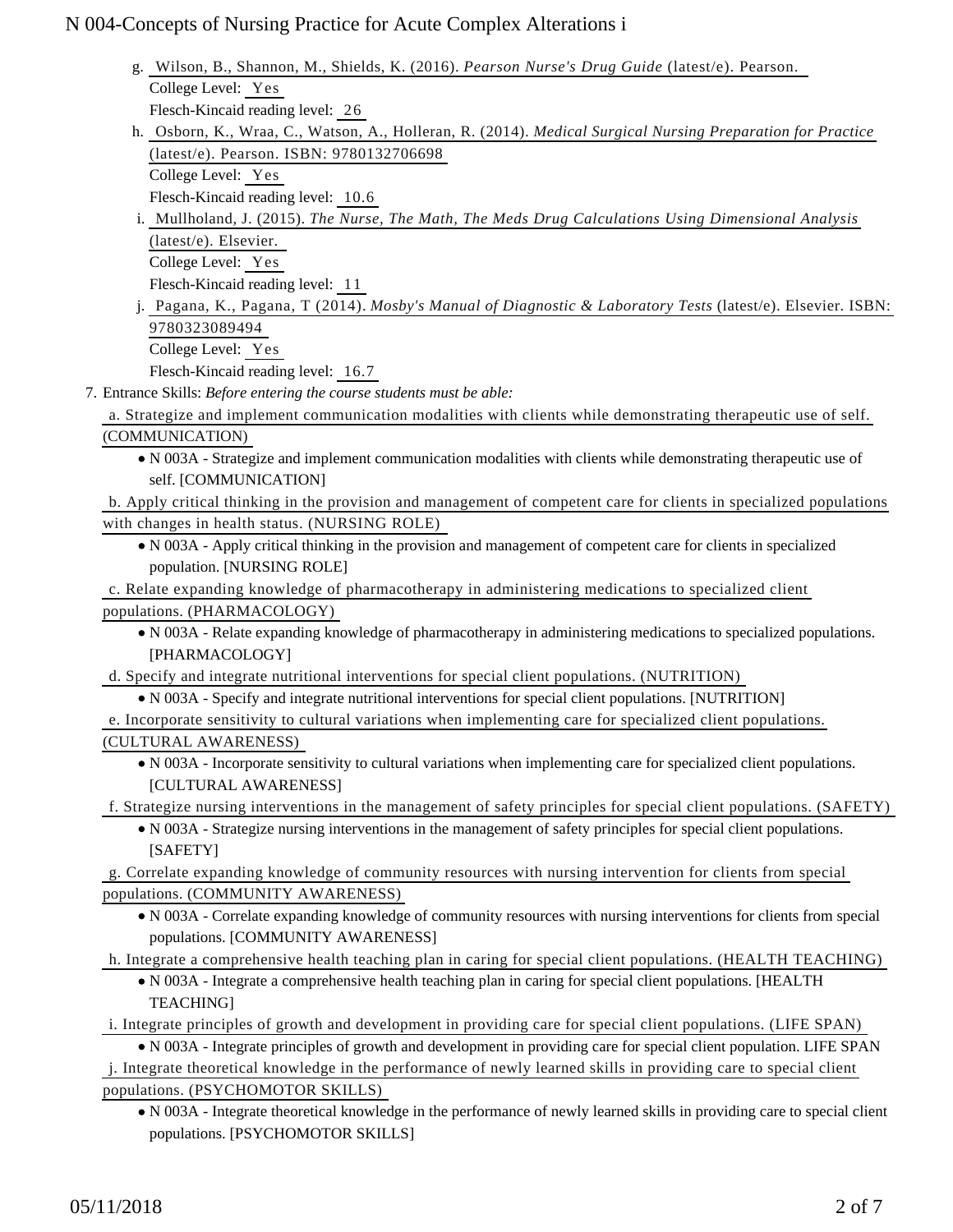#### 8. Course Content and Scope:

### Lecture:

- 1) Promoting Optimum Wellness in Clients Through The Use Of Management Concepts in Nursing
- a) The role of the Registered Nurse as Supervisor
- b) Health care team scope of practice and chain of command
- c) Delegation, prioritization, time management, making assignments
- d) Culturally sensitive care
- e) Nursing care delivery models
- f) Role of regulatory agencies
- g) Quality Improvement and evidence based practice
- h) Informatics
- i) Conflict resolution
- 2) Promoting Optimum Wellness in Clients with Acute Alterations in Cardiovascular Function.
- a) Review of Anatomy/physiology and pathophysiology.

b) Review of diagnostic exams/laboratory indicators related to acute cardiovascular alterations and nursing responsibility

- c) Cultural and community concerns
- d) Nursing management of acute and critical alterations in the cardiovascular system
- e) Nursing management of clients undergoing cardiovascular therapeutic modalities
- f) Nutritional considerations
- g) Client/family teaching
- h) Psychomotor skills
- 3) Promoting Optimum Wellness in the Critically-ill Client
- a) Review of biologic, psychosocial, and environments stressors in ICU
- b) Nursing responsibilities related to understanding hemodynamics and monitoring devices in the critically ill client.
- c) Risk factors that influence infection control
- d) Nursing assessment and management of clients in shock
- e) Common nursing diagnoses
- f) Nutritional considerations
- g) Psychomotor skills
- 4) Promoting Optimum Wellness in Clients with Acute Alterations in Respiratory Function

a) Review of anatomy/physiology, acid/base and pathophysiology related to acute and critical alterations in respiratory function.

- b) Nursing assessment and management in acute alterations in respiratory function
- c) Common nursing diagnoses
- d) Nursing management of clients with respiratory interventional therapy.
- e) Utilization of health team members and communication skills
- f) Psychomotor skills
- 5) Promoting Optimum Wellness in Clients with Acute Alterations in Neurological Function

a) Review of anatomy/physiology, pathophysiology of central and peripheral alterations in neurological function

- b) Diagnostic tests/laboratory indicators and nursing responsibility
- c) Nursing assessment and management of clients with central and peripheral alterations in
- neurological function.
- d) Common nursing diagnoses
- e) Cultural, community, home and age related issues
- f) Role of multi-discipline approach to interventional therapy
- g) Client/family teaching
- 6) Promoting Optimum Wellness in Clients with Acute Alterations in Renal Function
- a) Review of anatomy/physiology, and pathophysiology
- b) Diagnostic exams/laboratory indicators and nursing responsibility
- c) Nursing assessment, management and interdisciplinary approach to interventional therapy.
- d) Common nursing diagnoses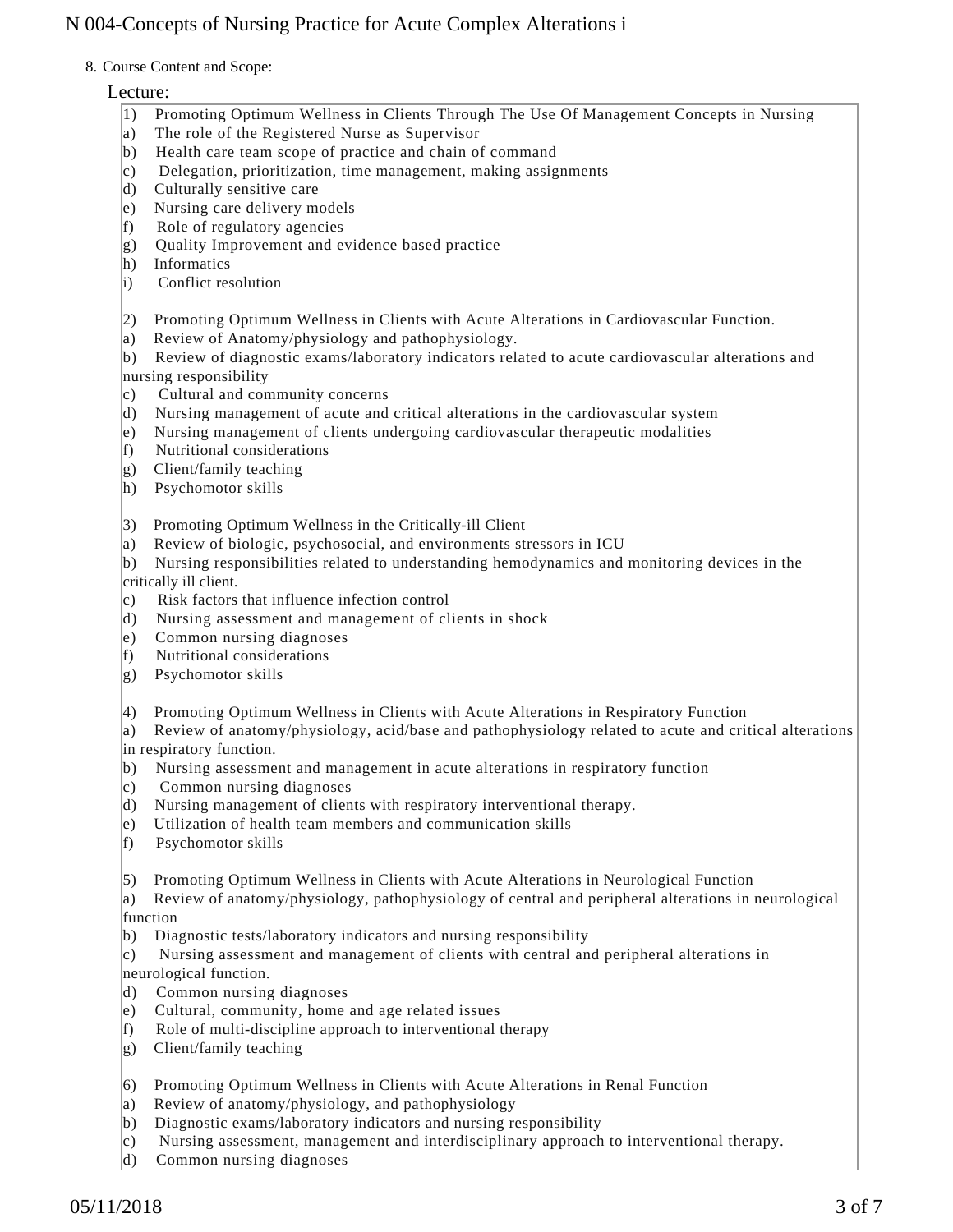- e) Cultural/community/home considerations
- f) Client/family teaching

7) Promoting Optimum Wellness in Clients with Acute Alterations in Endocrine and Metabolic Function

- a) Review of anatomy/physiology, pathophysiology
- b) Diagnostic exams/laboratory indicators
- c) Common nursing diagnoses
- d) Nursing management in interventional therapy
- e) Psychosocial, community, age related and cultural issues
- f) Client/family teaching
- 8) Promoting Optimum Wellness in Clients with Acute Alterations Resulting from Trauma.
- a) Review of triage, primary and secondary injuries
- b) Nursing assessment and management including burns
- c) Cultural, community, legal and age related issues
- d) Organ donation
- e) Client/family teaching.

#### Lab: *(if the "Lab Hours" is greater than zero this is required)*

Lab activities in this course include 270 hours in the clinical setting, generally in an acute care facility caring for patients with the health alternatives currently being taught. Some lab hours are scheduled for on campus activities, such as skills days and clinical simulation time.

9. Course Student Learning Outcomes:

1.

Demonstrate attributes required for safe and effective entry level nursing practice, which include: (a) application of knowledge to practice, (b) critical thinking, (c) ethical and moral behavior, (d) competence in performance of clinical skills, (e) effective communication, (f) components of the nurse manager role.

2.

Provide holistic, caring, evidence based nursing care for all clients with acute alterations in health.

- 10. Course Objectives: Upon completion of this course, students will be able to:
	- a. Effectively integrate written, verbal and non-verbal communication modalities in complex client and health team interactions for the purpose of promoting optimum wellness. (COMMUNICATION)

b. Operationalize entry level critical thinking in the prioritization, provision, management and evaluation of collaborative,

holistic care for clients with complex alterations in health status. (NURSING ROLE)

c. Integrate knowledge of pharmacotherapy and drug interactions in caring for clients with complex alterations in health for the purpose of promoting optimum wellness. (PHARMACOLOGY)

d. Critique clients' responses to nutritional interventions; collaborate with health care team members to promote and maintain nutritional therapy that supports optimum wellness. (NUTRITION)

e. Designs culturally sensitive nursing interventions when caring for clients with complex alterations in health for the purpose of promoting optimum wellness. (CULTURAL AWARENESS)

- f. Analyze community health needs formulating a comprehensive plan of care for clients within a designated population group. (COMMUNITY AWARENESS)
- g. Critique and manage all aspects of safety for clients in health care settings. (SAFETY)
- h. Formulate and implement individualized holistic teaching for the purpose of promoting optimum wellness. Evaluate effectiveness and institute changes as identified. (HEALTH TEACHING)

i. Incorporate principles of growth and development in providing and managing nursing care for the purpose of optimizing optimum wellness. (LIFE SPAN)

j. Appraise complex client care situations and competently perform appropriate psychomotor skills for the purpose of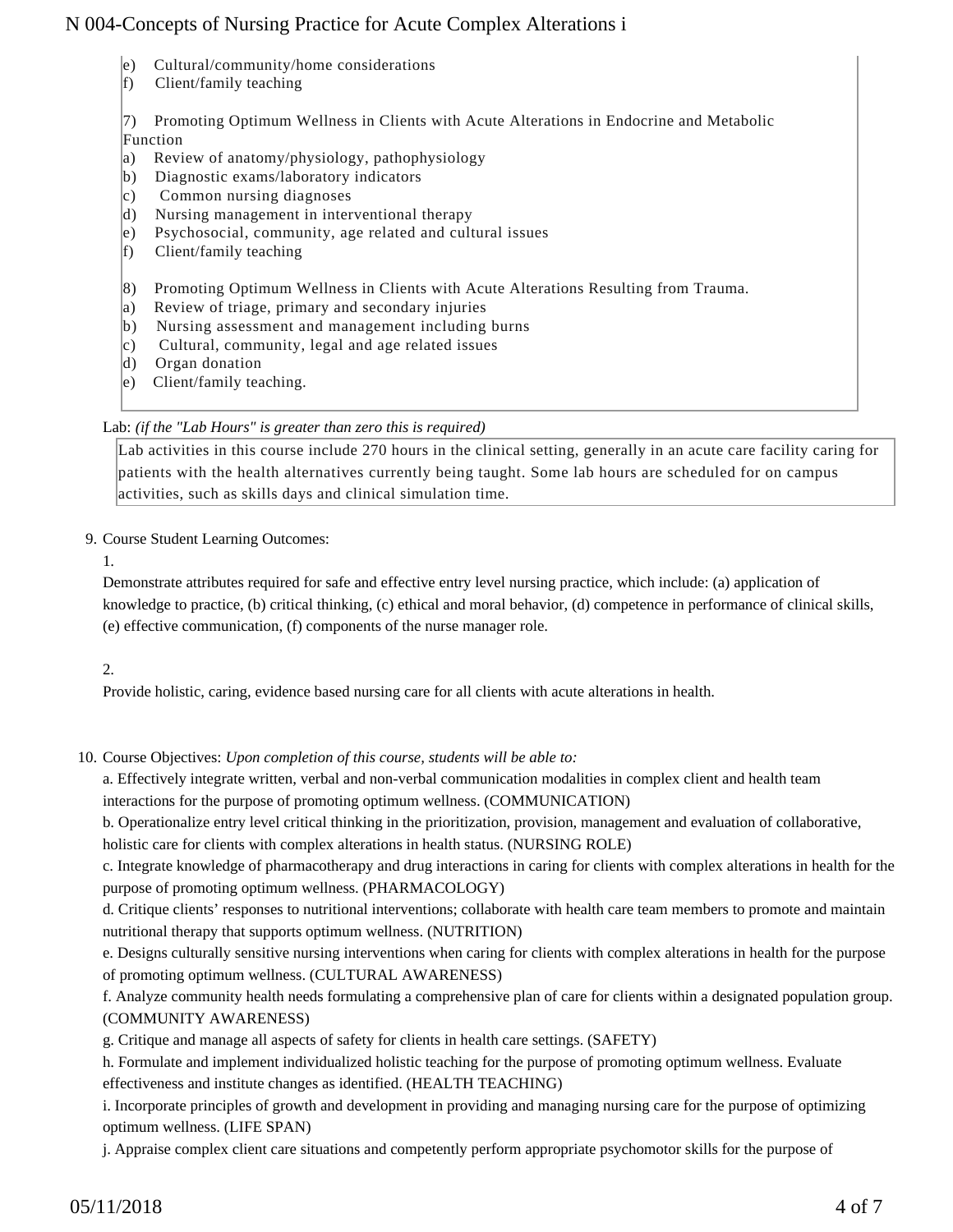promoting optimum wellness. (PSYCHOMOTOR SKILLS)

- 11. Methods of Instruction: *(Integration: Elements should validate parallel course outline elements)* 
	- a. Clinical
	- b. Collaborative/Team
	- c. Demonstration, Repetition/Practice
	- d. Discussion
	- e. Journal
	- f. Lecture
	- g. Observation
	- h. Participation
	- i. Role Playing
	- j. Supplemental/External Activity
	- k. Technology-based instruction

### Other Methods:

a. Simulation b. Case Studies c. Integrated Testing

12. Assignments: (List samples of specific activities/assignments students are expected to complete both in and outside of class.) In Class Hours: 351.00

## Outside Class Hours: 162.00

a. In-class Assignments

- a. Attend and participate in class and clinical
- b. Particiapte in simulation and skills lab activities
- b. Out-of-class Assignments
	- a. Complete reading, computer, and multimedia assignments
	- b. Complete Community Health and assessment papers
	- c. Complete community agency visit
	- d. Complete management assignment
	- e. Complete team leadership assignment
	- f. Reflective journal

13. Methods of Evaluating Student Progress: The student will demonstrate proficiency by:

- Guided/unguided journals
- Term or research papers
- Field/physical activity observations
- Presentations/student demonstration observations
- Group activity participation/observation
- True/false/multiple choice examinations
- Mid-term and final evaluations
- Behavior assessment
- Organizational/timelines assessment
- Other
- a. Quizzes b. Unit exams c. Clinical evaluation
- 14. Methods of Evaluating: Additional Assessment Information:
- 15. Need/Purpose/Rationale -- All courses must meet one or more CCC missions.
	- PO Career and Technical Education

 Fulfill the requirements for an entry- level position in their field. Apply critical thinking skills to execute daily duties in their area of employment. Display the skills and aptitude necessary to pass certification exams in their field.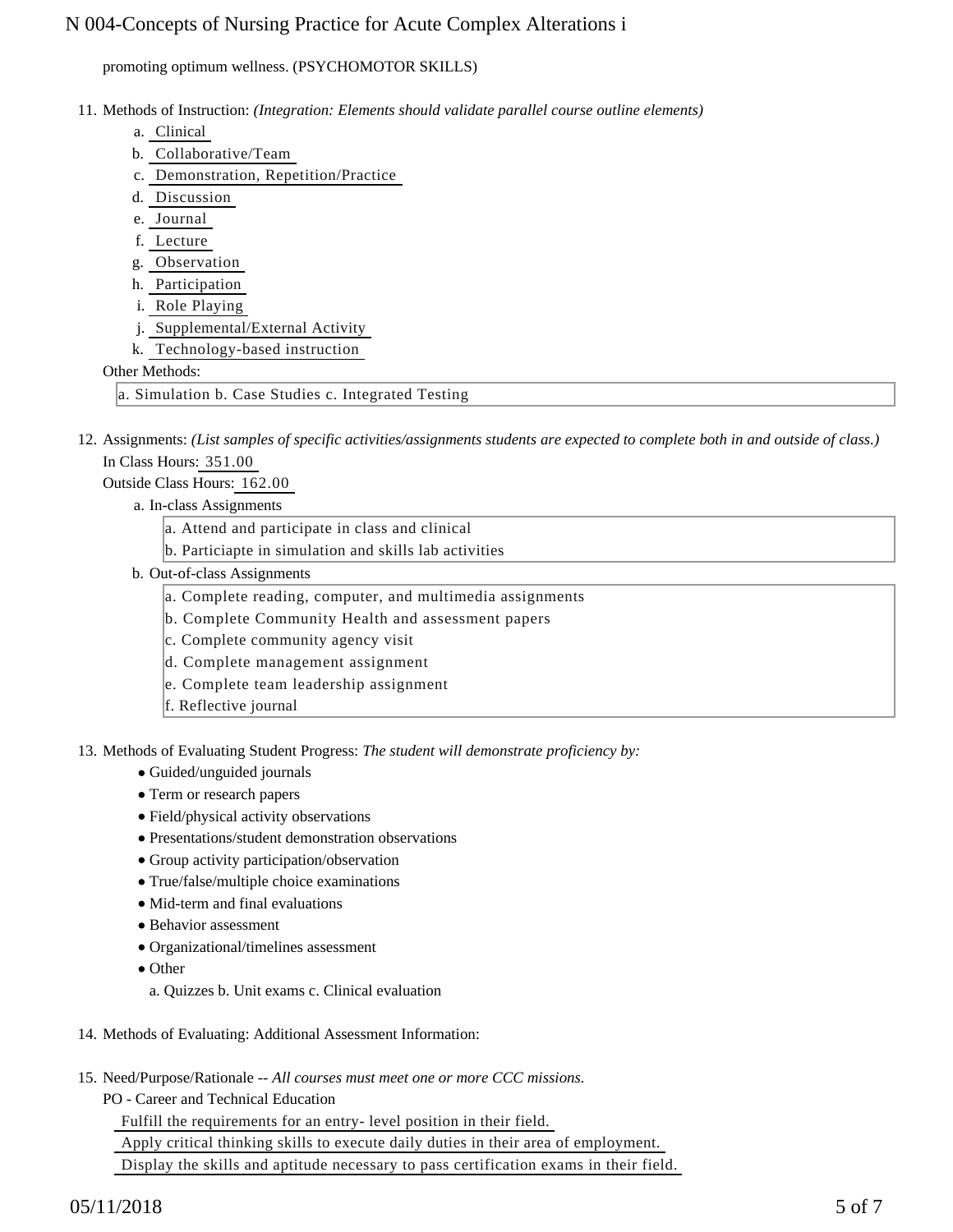| IO - Personal and Professional Development                                                                                                           |                                                                                                                                                                                                                                                                                                                                                                                                                                                    |        |                                                                                                                                                                                                                                                                                                                                                                                                                                                                                                |                      |                     |  |  |
|------------------------------------------------------------------------------------------------------------------------------------------------------|----------------------------------------------------------------------------------------------------------------------------------------------------------------------------------------------------------------------------------------------------------------------------------------------------------------------------------------------------------------------------------------------------------------------------------------------------|--------|------------------------------------------------------------------------------------------------------------------------------------------------------------------------------------------------------------------------------------------------------------------------------------------------------------------------------------------------------------------------------------------------------------------------------------------------------------------------------------------------|----------------------|---------------------|--|--|
|                                                                                                                                                      | Self-evaluate knowledge, skills, and abilities.                                                                                                                                                                                                                                                                                                                                                                                                    |        |                                                                                                                                                                                                                                                                                                                                                                                                                                                                                                |                      |                     |  |  |
| Develop realistic goals.<br>Demonstrate an understanding of ethical issues to make sound judgments and decisions.                                    |                                                                                                                                                                                                                                                                                                                                                                                                                                                    |        |                                                                                                                                                                                                                                                                                                                                                                                                                                                                                                |                      |                     |  |  |
|                                                                                                                                                      | Value the feedback of others.                                                                                                                                                                                                                                                                                                                                                                                                                      |        |                                                                                                                                                                                                                                                                                                                                                                                                                                                                                                |                      |                     |  |  |
|                                                                                                                                                      |                                                                                                                                                                                                                                                                                                                                                                                                                                                    |        |                                                                                                                                                                                                                                                                                                                                                                                                                                                                                                |                      |                     |  |  |
| 16. Comparable Transfer Course                                                                                                                       |                                                                                                                                                                                                                                                                                                                                                                                                                                                    |        |                                                                                                                                                                                                                                                                                                                                                                                                                                                                                                |                      |                     |  |  |
|                                                                                                                                                      | <b>University System</b>                                                                                                                                                                                                                                                                                                                                                                                                                           | Campus | <b>Course Number</b>                                                                                                                                                                                                                                                                                                                                                                                                                                                                           | <b>Course Title</b>  | <b>Catalog Year</b> |  |  |
| 17. Special Materials and/or Equipment Required of Students:                                                                                         |                                                                                                                                                                                                                                                                                                                                                                                                                                                    |        |                                                                                                                                                                                                                                                                                                                                                                                                                                                                                                |                      |                     |  |  |
| Stethoscope, scissors, goggles, watch with a second hand, nursing uniform and patch                                                                  |                                                                                                                                                                                                                                                                                                                                                                                                                                                    |        |                                                                                                                                                                                                                                                                                                                                                                                                                                                                                                |                      |                     |  |  |
| 18. Materials Fees:<br><b>Required Material?</b>                                                                                                     |                                                                                                                                                                                                                                                                                                                                                                                                                                                    |        |                                                                                                                                                                                                                                                                                                                                                                                                                                                                                                |                      |                     |  |  |
|                                                                                                                                                      | <b>Material or Item</b>                                                                                                                                                                                                                                                                                                                                                                                                                            |        |                                                                                                                                                                                                                                                                                                                                                                                                                                                                                                | <b>Cost Per Unit</b> | <b>Total Cost</b>   |  |  |
|                                                                                                                                                      |                                                                                                                                                                                                                                                                                                                                                                                                                                                    |        | 19. Provide Reasons for the Substantial Modifications or New Course:                                                                                                                                                                                                                                                                                                                                                                                                                           |                      |                     |  |  |
| Due for course review<br>20.<br>a. Cross-Listed Course (Enter Course Code): N/A<br>b. Replacement Course (Enter original Course Code): N-004A,N-004B |                                                                                                                                                                                                                                                                                                                                                                                                                                                    |        |                                                                                                                                                                                                                                                                                                                                                                                                                                                                                                |                      |                     |  |  |
|                                                                                                                                                      | 21. Grading Method (choose one): Letter Grade Only                                                                                                                                                                                                                                                                                                                                                                                                 |        |                                                                                                                                                                                                                                                                                                                                                                                                                                                                                                |                      |                     |  |  |
|                                                                                                                                                      | 22. MIS Course Data Elements<br>a. Course Control Number [CB00]: CCC000547333<br>d. Course Transfer Status [CB05]: B = Transfer CSU<br>f. Vocational Status [CB09]: Clearly Occupational<br>g. Course Classification [CB11]: Y - Credit Course<br>h. Special Class Status [CB13]: N - Not Special<br>i. Course CAN Code [CB14]: N/A<br>m. Program Status [CB24]: $1 =$ Program Applicable<br>Name of Approved Program (if program-applicable): N/A |        | b. T.O.P. Code [CB03]: 123010.00 - Registered Nursing<br>c. Credit Status [CB04]: D - Credit - Degree Applicable<br>e. Basic Skills Status [CB08]: $2N = Not basic skills course$<br>j. Course Prior to College Level [CB21]: $Y = Not$ Applicable<br>k. Course Noncredit Category [CB22]: Y - Not Applicable<br>1. Funding Agency Category [CB23]: $Y = Not$ Applicable<br>Attach listings of Degree and/or Certificate Programs showing this course as a required or a restricted elective.) |                      |                     |  |  |
| First Year: 30<br>Third Year: 60                                                                                                                     | 23. Enrollment - Estimate Enrollment                                                                                                                                                                                                                                                                                                                                                                                                               |        |                                                                                                                                                                                                                                                                                                                                                                                                                                                                                                |                      |                     |  |  |
|                                                                                                                                                      | 24. Resources - Faculty - Discipline and Other Qualifications:<br>a. Sufficient Faculty Resources: Yes                                                                                                                                                                                                                                                                                                                                             |        | b. If No, list number of FTE needed to offer this course: N/A<br>25. Additional Equipment and/or Supplies Needed and Source of Funding.                                                                                                                                                                                                                                                                                                                                                        |                      |                     |  |  |
| N/A                                                                                                                                                  |                                                                                                                                                                                                                                                                                                                                                                                                                                                    |        |                                                                                                                                                                                                                                                                                                                                                                                                                                                                                                |                      |                     |  |  |
|                                                                                                                                                      | 26. Additional Construction or Modification of Existing Classroom Space Needed. (Explain:)                                                                                                                                                                                                                                                                                                                                                         |        |                                                                                                                                                                                                                                                                                                                                                                                                                                                                                                |                      |                     |  |  |